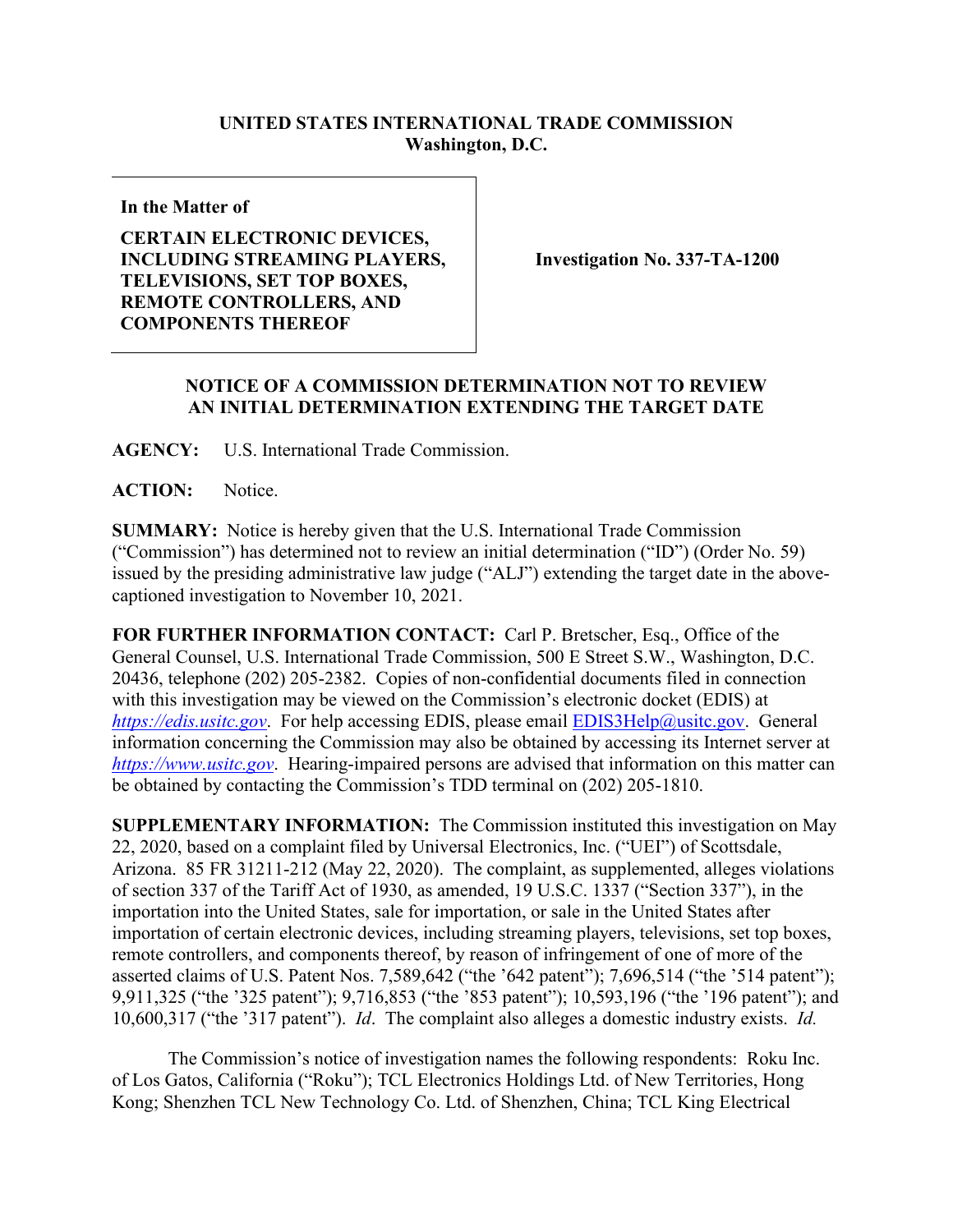Appliances Co. Ltd., Huizhou, China; TTE Technology Inc. of Corona, California; TCL Corp. of Huizhou City, China; TCL Moka Int'l Ltd. of New Territories, Hong Kong; TCL Overseas Marketing Ltd. of New Territories, Hong Kong; TCL Industries Holdings Co., Ltd. of New Territories, Hong Kong; and TCL Smart Device Co. of Bac Tan Uyen District, Vietnam (collectively, "the TCL Respondents"); Hisense Co. Ltd. of Qingdao, China; Hisense Electronics Manufacturing Co. of America Corp. of Suwanee, Georgia; Hisense Import & Export Co. Ltd. of Qingdao, China; Qingdao Hisense Electric Co., Ltd. of Qingdao, China; and Hisense International Co., Ltd. of Shen Wang, Hong Kong (collectively, "the Hisense Respondents"); Funai Electric Co., Ltd. of Osaka, Japan; Funai Corp. Inc. of Rutherford, New Jersey; and Funai Co., Ltd. of Nakhon Ratchasima, Thailand (collectively, "the Funai Respondents") (all respondents are collectively referred to as "Respondents"). *Id*. The Office of Unfair Import Investigations is not participating in this investigation. *Id.*

On December 23, 2020, the Commission partially terminated the investigation due to withdrawal of the '853 patent, claims 19 and 20 of the '196 patent, and claims 14 and 20 of the '642 patent. Order No. 27 (Dec. 2, 2020), *unreviewed by* Comm'n Notice (Dec. 23, 2020). On January 5, 2021, the Commission partially terminated the investigation with respect to claim 20 of the '514 patent. Order No. 32 (Dec. 21, 2020), *unreviewed by* Comm'n Notice (Jan. 5, 2021). On January 13, 2021, the Commission amended the notice of institution of the investigation to clarify that claims 2 and 4-5 of the '196 patent are only domestic industry claims and are not being asserted against any respondent for infringement purposes. Order No. 33 (Dec. 29, 2020), *unreviewed by* Comm'n Notice (Jan. 13, 2021). On January 21, 2021, the Commission partially terminated the investigation due to withdrawal of all asserted claims of the '317 patent, claim 6 of the '514 patent, and claims 1, 3, 4, 6, 12, and 19 of the '642 patent with respect to the Funai Respondents. Order No. 34 (Jan. 4, 2021), *unreviewed by* Comm'n Notice (Jan. 21, 2021). On February 19, 2021, the Commission partially terminated the investigation due to withdrawal of the '325 patent and the '514 patent; claims 1, 2, 4, 5, 7, 8, and 10 of the '317 patent; and claim 25 of the '642 patent against all Respondents. Order No. 44 (Feb. 2, 2021), *unreviewed by*  Comm'n Notice (Feb. 19, 2021). The Commission also partially terminated the investigation due to withdrawal of claim 12 of the '642 patent with respect to the TCL Respondents and the Hisense Respondents. *Id.* On February 24, 2021, the Commission partially terminated the investigation by withdrawing all remaining asserted claims of the '317 patent and claims 1, 3, 4, and 6 of the '642 patent against the TCL Respondents and Hisense Respondents only. Order No. 49 (Feb. 9, 2021), *unreviewed by* Comm'n Notice (Feb. 24, 2021).

On February 18, 2021, the Commission determined not to review an initial determination entering summary determination that claim 19 of the '642 patent is practiced by the domestic industry products and infringed by the accused "Elk" series of products. Order No. 38 (Jan. 19, 2021), *unreviewed by* Comm'n Notice (Feb. 18, 2021). On February 24, 2021, the Commission determined not to review an initial determination entering summary determination that the technical prong of the domestic industry requirement is satisfied for claims 1-3, 5-8, and 16 of the '325 patent. Order No. 41 (Jan. 25, 2021), *unreviewed by* Comm'n Notice (Feb. 24, 2021).